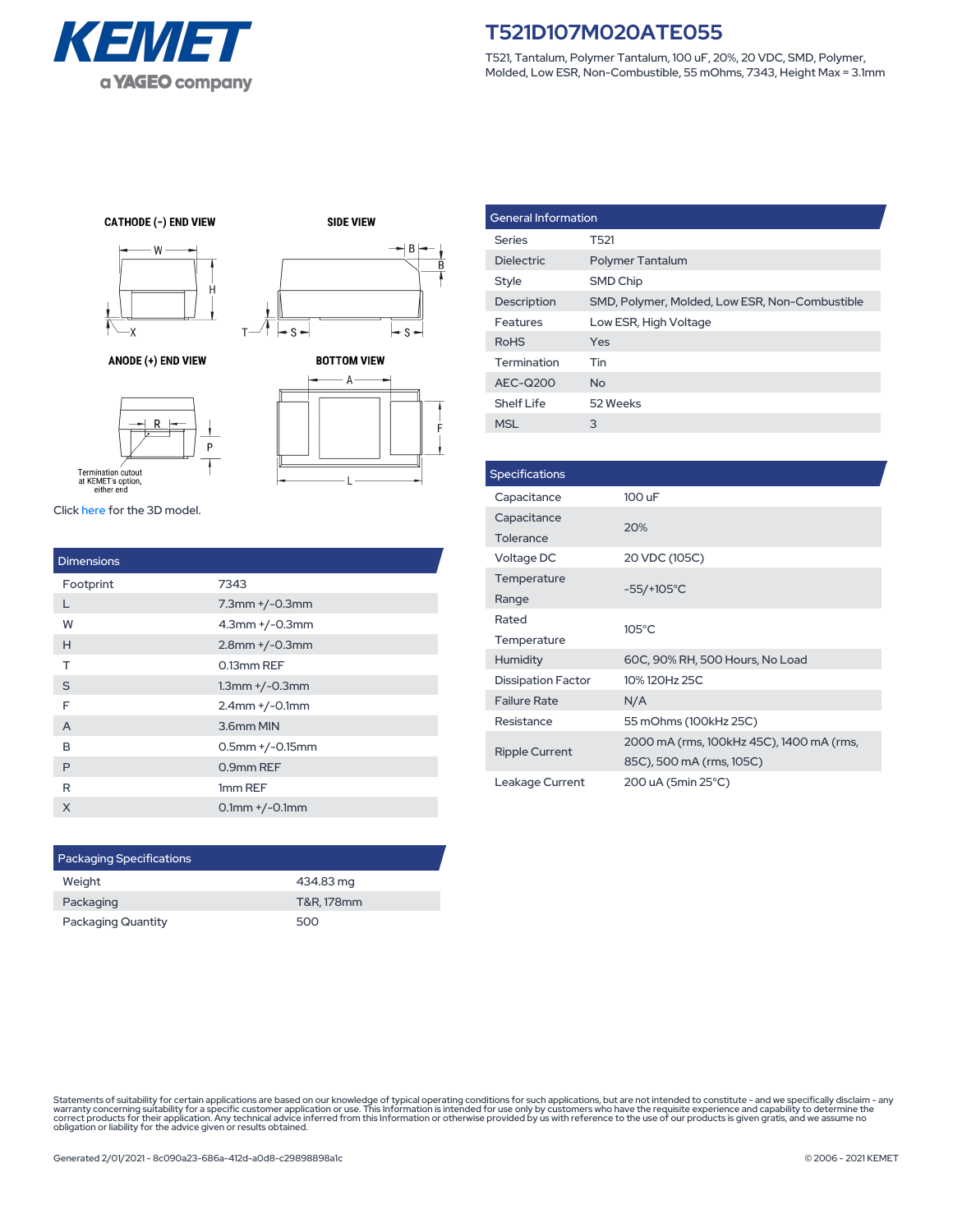

T521, Tantalum, Polymer Tantalum, 100 uF, 20%, 20 VDC, SMD, Polymer, Molded, Low ESR, Non-Combustible, 55 mOhms, 7343, Height Max = 3.1mm

# **Simulations**

For the complete simulation environment please visit [K-SIM](https://ksim.kemet.com/?pn=T521D107M020ATE055).







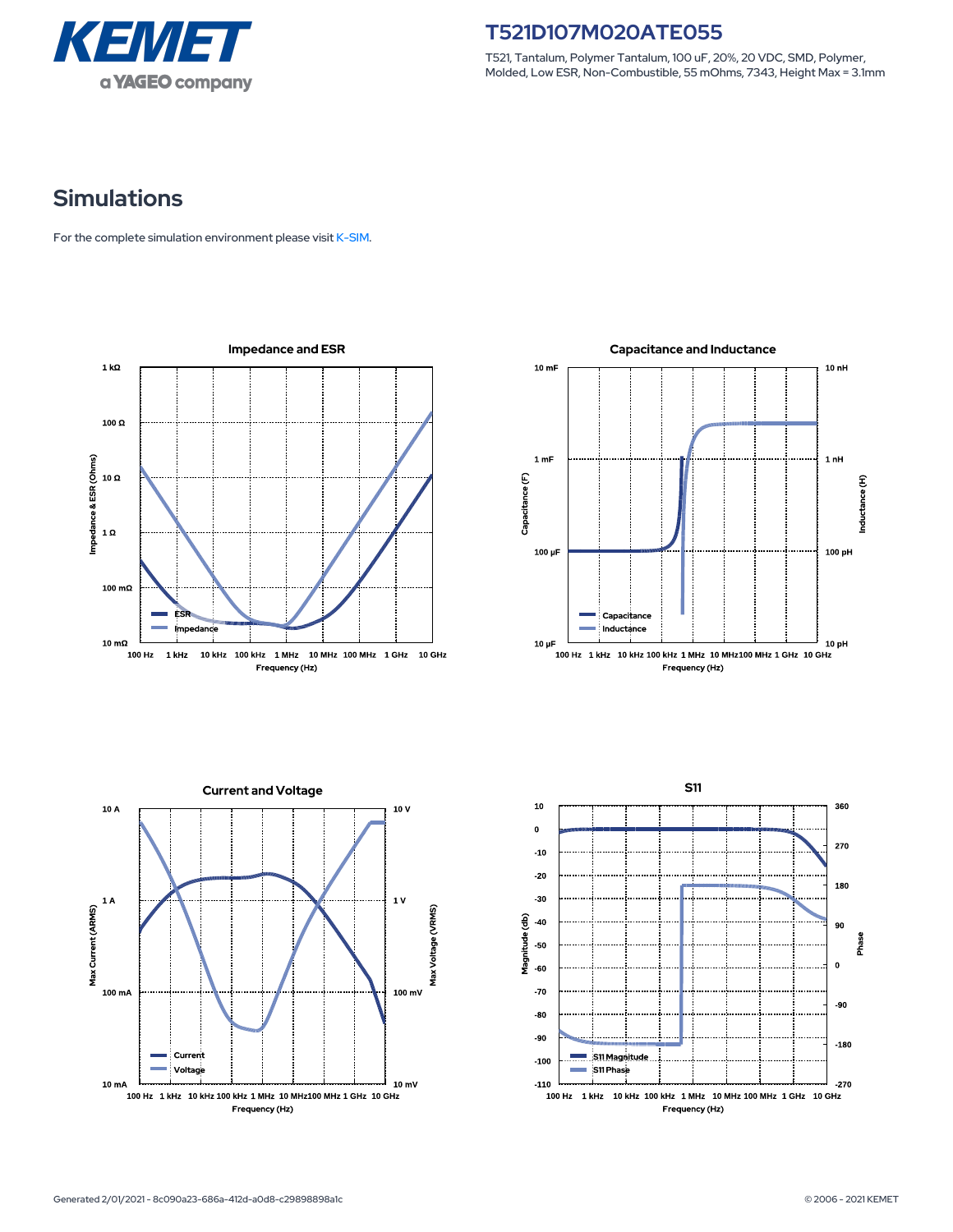

T521, Tantalum, Polymer Tantalum, 100 uF, 20%, 20 VDC, SMD, Polymer, Molded, Low ESR, Non-Combustible, 55 mOhms, 7343, Height Max = 3.1mm